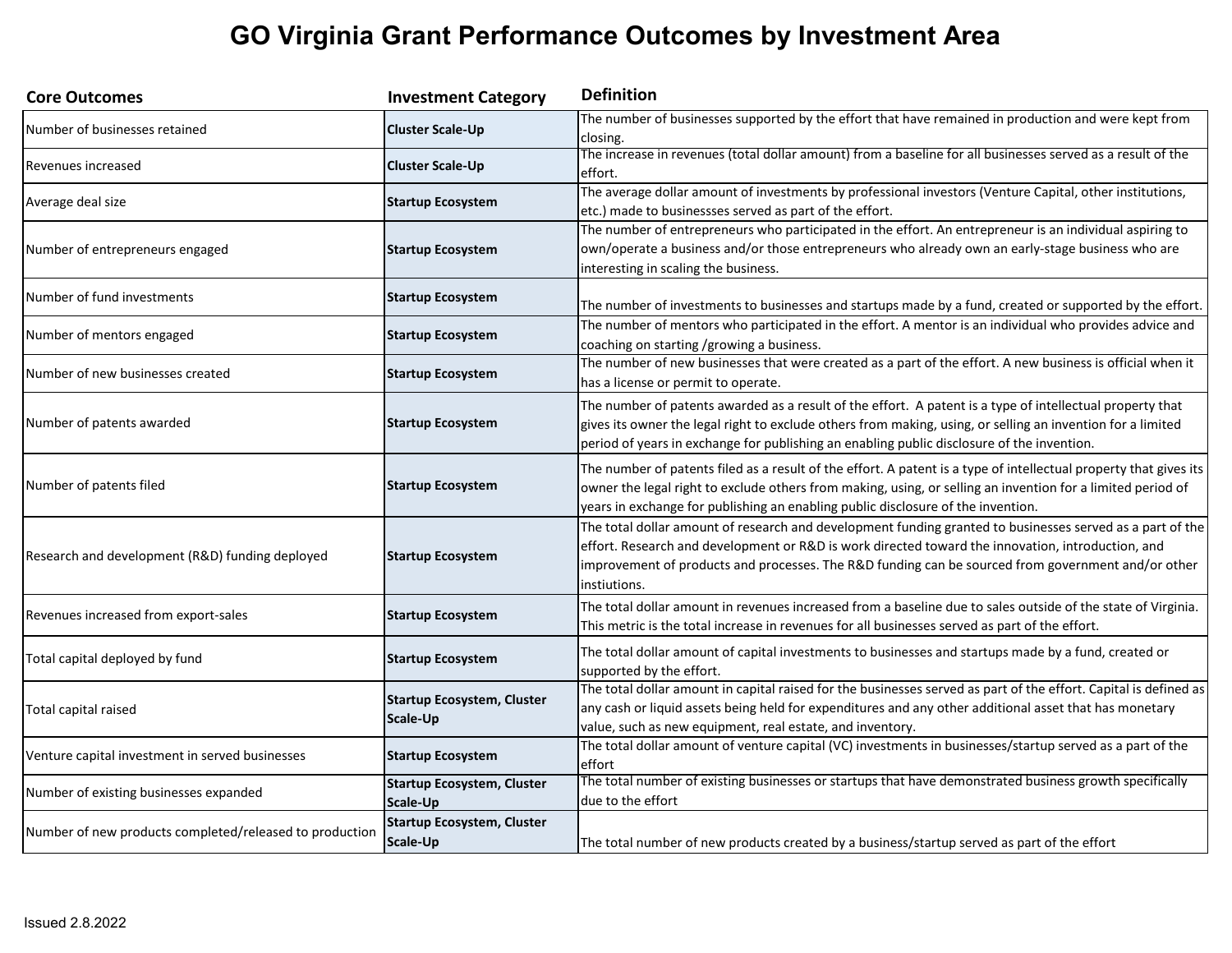## **GO Virginia Grant Performance Outcomes by Investment Area**

|                                                           | <b>Startup Ecosystem, Cluster</b> | The number of jobs estmated to be created by businesses supported by the effort and/or the expected            |
|-----------------------------------------------------------|-----------------------------------|----------------------------------------------------------------------------------------------------------------|
| Number of jobs created/filled                             | Scale-Up, Workforce               | number of trained individuals who will advance into employment.                                                |
|                                                           | <b>Workforce Development,</b>     |                                                                                                                |
| Number of businesses served                               | <b>Startup Ecosystem, Cluster</b> |                                                                                                                |
|                                                           | Scale-Up                          | The number of unique firms provided with business assistance.                                                  |
|                                                           | startup ecosystem, cluster        | An internship is defined as a professional learning experience hosted by an employer that offers               |
| Number of new internships created                         | Scale-Up, Workforce               | meaningful, practical work related to a student's field of study or career interest                            |
|                                                           |                                   | A credential is a certificate, degree, or certification generally recognized by employers as evidence that a   |
| Number of credentials awarded                             | <b>Workforce Development</b>      | completer is qulaified for work in a specific occupation.                                                      |
|                                                           |                                   | An apprenticeship is structured employment/training arrangement, hosted by a sponsoring employer. It           |
| Number of new apprenticeships created                     |                                   | maybe registered or unregistered but must include a combination of paid employment and related                 |
|                                                           | <b>Workforce Development</b>      | academic or on-the-job instruction.                                                                            |
| Number of new programs/credentials implemented            | <b>Workforce Development</b>      | The number of new workforce training programs or credentialing programs created.                               |
| Number of students enrolled in dual enrollment programs   | <b>Workforce Development</b>      | The number of high school students who are enrolled dually in a community college level course.                |
|                                                           |                                   | The number of students who successfully complete a course or combination of courses required to enter          |
| Number of students trained                                | <b>Workforce Development</b>      | employment.                                                                                                    |
| Number of upskilled employees                             | <b>Workforce Development</b>      | Number of incumbent workers who complete an industry-recognized skills development program.                    |
|                                                           | <b>Workforce Development,</b>     | The number of at-risk jobs retained or the sum of the individuals employed by businesses served by the         |
| Number of existing jobs retained                          | <b>Cluster Scale-Up</b>           | effort.                                                                                                        |
| Number of acres advanced to higher tier per Virginia      | <b>Site Development &amp;</b>     | The number of acres moved to a higher level on the VBRSP scale. Go to https://www.vedp.org/vbrsp for           |
| Business Ready Sites Program (VBRSP)                      | Infrastructure                    | more information on the VBRSP program.                                                                         |
| Number of acres impacted/developed                        | <b>Site Development &amp;</b>     | The number of acres that the infrastructure improvements will impact.                                          |
| Number of increased locality engagement in establishing a | <b>Site Development &amp;</b>     | The localities that are involved in a RIFA or other shared revenue agreement. This could also include the      |
| RIFA/revenue sharing agreement                            | Infrastructure                    | discussion among localities regarding the development of a RIFA.                                               |
| Number of linear feel of water infrastructure             | <b>Site Development &amp;</b>     | The total number of linear feet of water lines and supporting infrastructure improvements.                     |
| Number of linear feet of gas infrastructure               | <b>Site Development &amp;</b>     | The total number of linear feet of gas lines and supporting infrastructure improvements.                       |
| Number of linear feet of sewer infrastructure             | <b>Site Development &amp;</b>     | The total number of linear feet of sewer lines and supporting infrastructure improvements.                     |
| Number of prospects (active company visits)               | <b>Site Development &amp;</b>     | The total number of prospects who visited the site(s).                                                         |
|                                                           | <b>Site Development &amp;</b>     | The total number of fiber and/or conduit, which extend telecommunication networks in partnerships with         |
| Number of miles of middle mile broadband completed        | Infrastructure                    | the private sector and focus on meeting the business needs of a community.                                     |
|                                                           | <b>Site Development &amp;</b>     |                                                                                                                |
| Number of businesses attracted                            |                                   | <b>Infrastructure, Cluster Scale-Up</b> Total number of new businesses who committed to locate to the site(s). |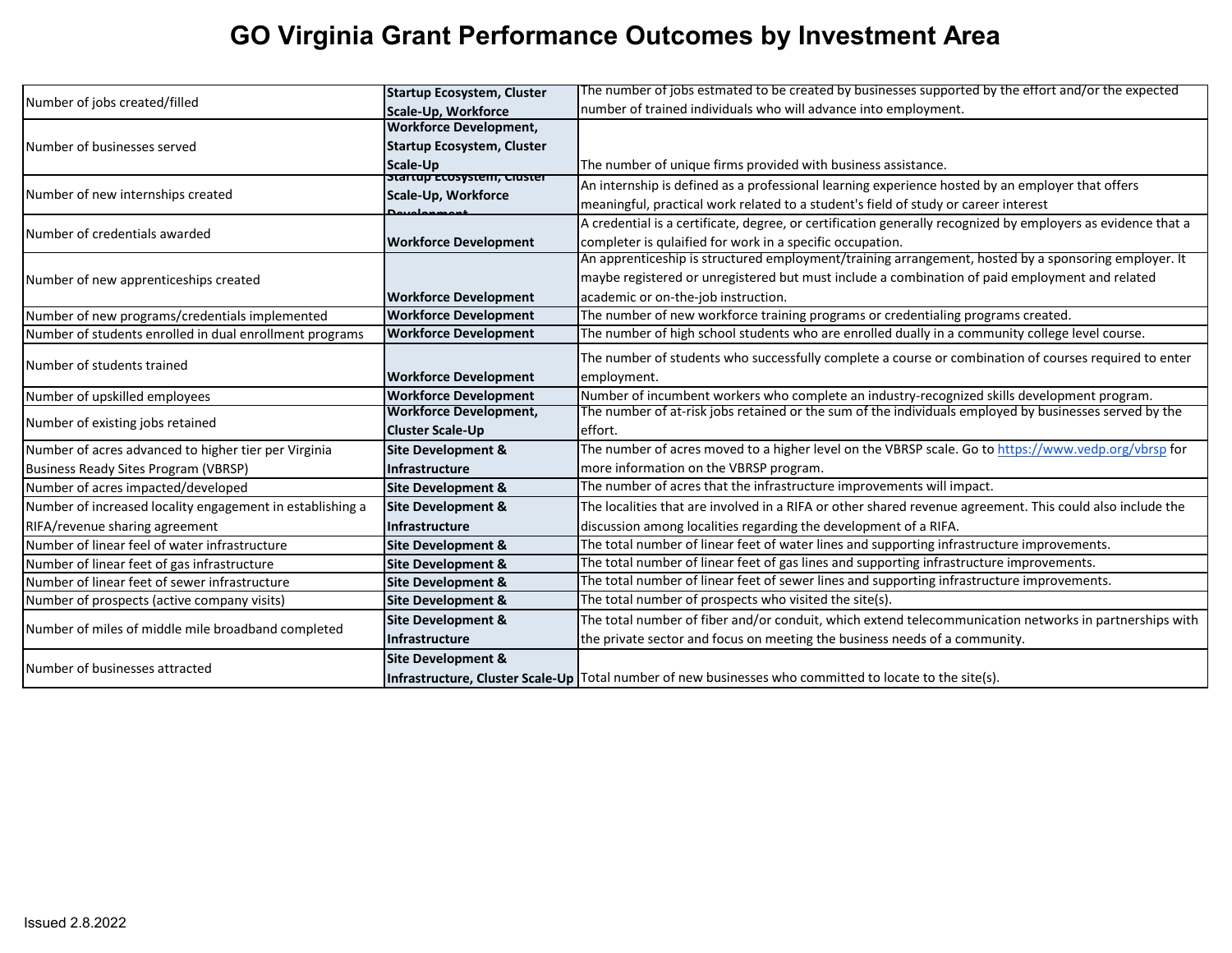## **GO Virginia Grant Performance Outcomes in Alphabetical Order**

|    | <b>Core Outcomes</b>                                                                                | <b>Investment Category</b>                                                     | <b>Definition</b>                                                                                                                                                                                                                                     |
|----|-----------------------------------------------------------------------------------------------------|--------------------------------------------------------------------------------|-------------------------------------------------------------------------------------------------------------------------------------------------------------------------------------------------------------------------------------------------------|
|    | Number of acres advanced to higher tier per Virginia<br><b>Business Ready Sites Program (VBRSP)</b> | <b>Site Development &amp;</b><br>Infrastructure                                | Number of acres moved to a higher level on the VBRSP scale. Go to https://www.vedp.org/vbrsp for more<br>information on the VBRSP program.                                                                                                            |
|    | >Number of acres impacted/developed                                                                 | <b>Site Development &amp;</b><br>Infrastructure                                | The number of acres that the infrastructure improvements will impact.                                                                                                                                                                                 |
|    | Number of businesses attracted                                                                      | <b>Site Development &amp;</b><br>Infrastructure, Cluster Scale-Up              | Total number of new businesses who committed to locate to the site(s).                                                                                                                                                                                |
| Δ  | Number of businesses retained                                                                       | <b>Cluster Scale-Up</b>                                                        | The number of businesses supported by the effort that have remained in production and were kept from<br>closing.                                                                                                                                      |
|    | Number of businesses served                                                                         | <b>Startup Ecosystem, Cluster</b><br>Scale-Up                                  | The number of unique firms provided with business assistance.                                                                                                                                                                                         |
|    | Number of credentials awarded                                                                       | <b>Workforce Development</b>                                                   | A credential is a certificate, degree, or certification generally recognized by employers as evidence that a<br>completer is qulaified for work in a specific occupation.                                                                             |
|    | Number of entrepreneurs engaged                                                                     | <b>Startup Ecosystem</b>                                                       | The number of entrepreneurs who participated in the effort. An entrepreneur is an individual aspiring to<br>own/operate a business and/or those entrepreneurs who already own an early-stage business who are<br>interesting in scaling the business. |
| 8  | Number of existing businesses expanded                                                              | <b>Startup Ecosystem, Cluster</b><br>Scale-Up                                  | The total number of existing businesses or startups that have demonstrated business growth specifically<br>due to the effort                                                                                                                          |
| q  | Number of existing jobs retained                                                                    | <b>Workforce Development,</b><br><b>Cluster Scale-Up</b>                       | The number of at-risk jobs retained or the sum of the individuals employed by businesses served by the<br>effort.                                                                                                                                     |
| 10 | Number of fund investments                                                                          | <b>Startup Ecosystem</b>                                                       | The number of investments to businesses and startups made by a fund, created or supported by the<br>effort.                                                                                                                                           |
|    | Number of increased locality engagement in establishing a<br>$11$ RIFA/revenue sharing agreement    | <b>Site Development &amp;</b><br><b>Infrastructure</b>                         | The localities that are involved in a RIFA or other shared revenue agreement. This could also include the<br>discussion among localities regarding the development of a RIFA.                                                                         |
| 12 | Number of jobs created/filled                                                                       | <b>Startup Ecosystem, Cluster</b><br>Scale-Up, Workforce<br><b>Development</b> | The number of jobs estmated to be created by businesses supported by the effort and/or the expected<br>number of trained individuals who will advance into employment.                                                                                |
| 13 | Number of linear feel of water infrastructure                                                       | <b>Site Development &amp;</b><br>Infrastructure                                | The total number of linear feet of water lines and supporting infrastructure improvements.                                                                                                                                                            |
| 14 | Number of linear feet of gas infrastructure                                                         | <b>Site Development &amp;</b><br>Infrastructure                                | The total number of linear feet of gas lines and supporting infrastructure improvements.                                                                                                                                                              |
| 15 | Number of linear feet of sewer infrastructure                                                       | <b>Site Development &amp;</b><br><b>Infrastructure</b>                         | The total number of linear feet of sewer lines and supporting infrastructure improvements.                                                                                                                                                            |
| 16 | Number of miles of middle mile broadband completed                                                  | Site Development &<br>Infrastructure                                           | The total number of fiber and/or conduit, which extend telecommunication networks in partnerships with<br>the private sector and focus on meeting the business needs of a community.                                                                  |